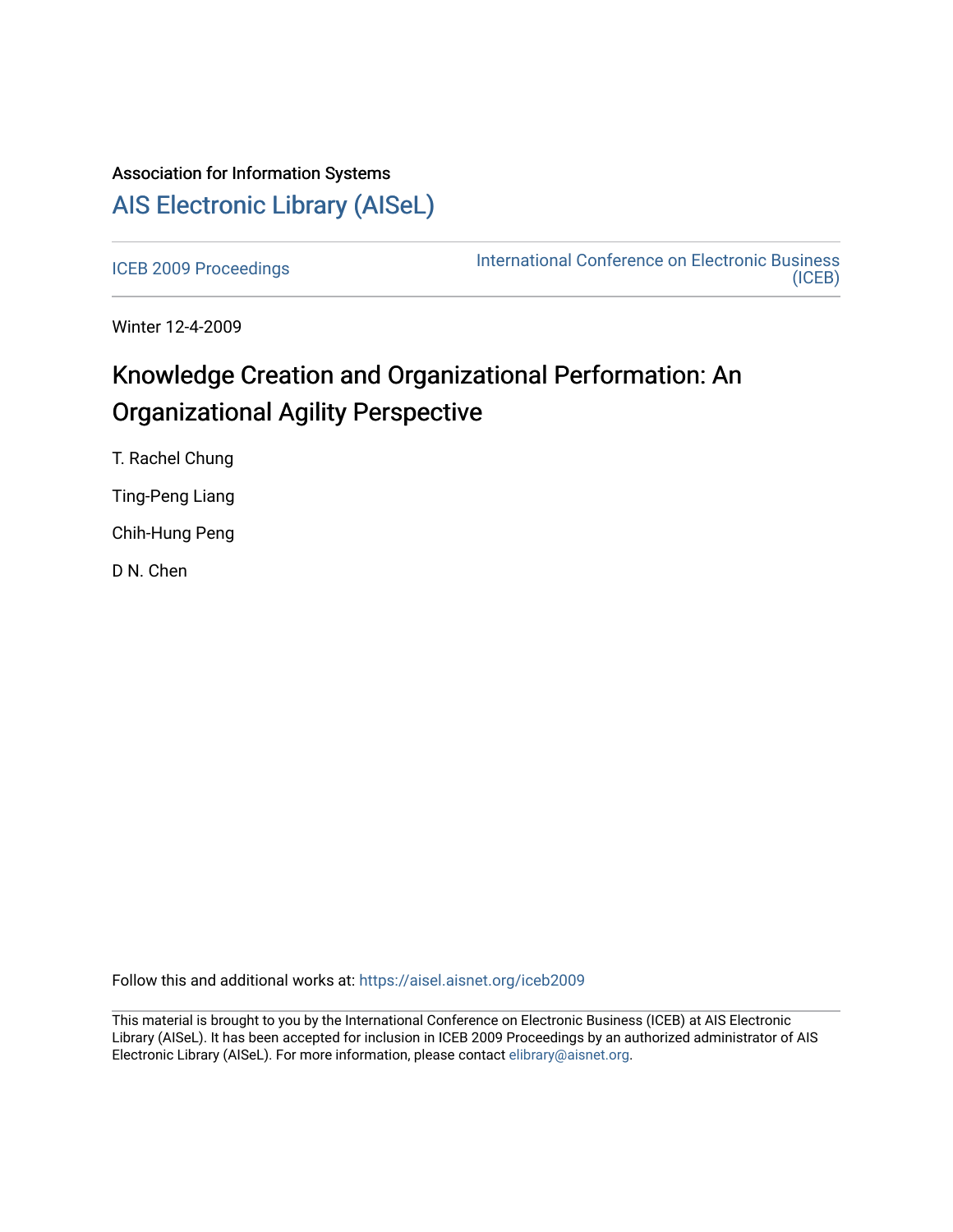# **KNOWLEDGE CREATION AND ORGANIZATIONAL PERFORMATION: AN ORGANIZATIONAL AGILITY PERSPECTIVE**

T. Rachel Chung, Ting-Peng Liang, Chih-Hung Peng, Deng-Neng Chen 249 Mervis Hall, Katz Graduate School of Business, University of Pittsburgh, Pittsburgh, PA 15260National Sun Yat-Sen University, Kaohsiung, Taiwan and City University of Hong Kong College of Management, Georgia Institute of Technology,

Atlanta, GA 30308National Pingtung University of Science and Technology

Pingtung, Taiwan

tchung@katz.pitt.edu, tpliang@mail.nsysu.edu.tw, chih-hung.peng@mgt.gatech.edu dnchen@mail.npust.edu.tw

#### **Abstract**

This paper is an extended summary of a research that examines the role of organizational agility as a mediator between knowledge creation processes and organizational performance. The moderating role of two knowledge characteristics, tacitness and institutionalization, in the mediation processes are also analyzed. Our results indicate that organizational agility significantly mediated the effect of knowledge creation on organizational creativity, which, in turn, affects organizational performance.

#### **Introduction**

The strategic value of knowledge management has been demonstrated in a number of empirical studies on knowledge creation, organizational creativity and organizational performance. For instance, Lee and Choi [47] theorize that Nonaka's knowledge creation processes have positive impact on organizational performance through creativity enhancement, and report empirical findings that support this theoretical position. The emphasis on the role of organizational creativity in knowledge creation raises a few interesting research questions: Can an organization foster continuous creativity through knowledge creation processes and what is the underlying mechanism for knowledge creation processes to enhance organizational creativity?

A purpose of this research is to build a model that extends the growing stream of work on organizational creativity [1, 28, 32, 82] by incorporating the role of organizational agility and empirically evaluating the extended model. Our theoretical exposition that organizational agility plays a pivotal role in the relationship between knowledge creation and creativity is firmly based on existing theories. New knowledge develops better routines that make operations more efficient and effective. Other literatures also indicate that, as organizations learn from newly generated knowledge, not only do they improve existing processes, dynamic capabilities also develop to integrate

knowledge into creative ideas, novel solutions, and new products and services [30, 42].

Another goal of this research is to examine whether the effect of knowledge creation processes on organizational creativity exists in all organizations or is contingent upon the nature of the organization's knowledge. Based on the common understanding that tacit and explicit knowledge differ substantially in their codifiability and transferability, our goal is to examine the moderating role of knowledge characteristics in the process of using knowledge management to foster organizational creativity.

### **Moderating Role of Organizational Agility**

Knowledge creation processes not only promote a higher level of organizational creativity, they also create competitive advantage by enhancing the organization's agility. Following Sambamurthy, Bharadwaj, and Grover [70], we define organizational agility as "the ability to detect opportunities for innovation and seize those competitive market opportunities by assembling requisite assets, knowledge, and relationships with speed and surprise" (p. 245). In this section, we elaborate on the mechanism through which knowledge creation processes enhance organizational agility. At the same time, we specify how agility promotes organizational creativity. More specifically, we argue that the relationship between knowledge creation and organizational creativity is predicated on organizational agility. Additionally, we would like to demonstrate that the effect of different knowledge creation processes may differ in different organizations. A contingency model is proposed to predict boundary conditions within which knowledge creation processes are most effective. Specifically, we argue that two knowledge characteristics, namely, tacitness and institutionalization, play important moderating roles in knowledge creation processes. These arguments are elaborated below.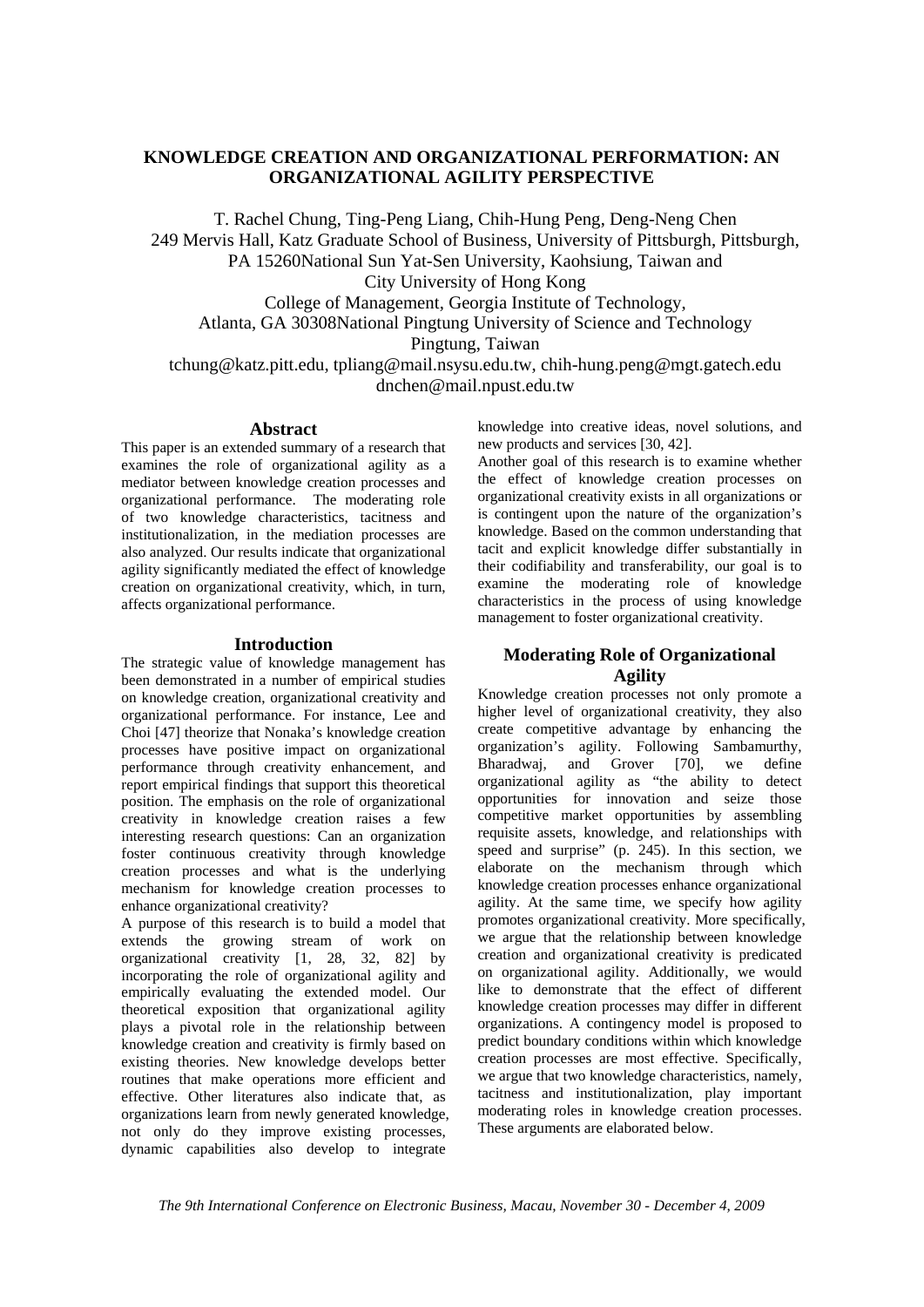As modern organizations adapt to hypercompetitive environments, organizational agility, or their ability to sense environmental changes and respond to them appropriately with speed and intensity [62], becomes increasingly crucial for firm survival [19, 70]. Our analysis of the literature reveals that the relationship between knowledge creation processes and organizational creativity, as Lee and Choi [47] have reported, may be understood as a consequence of increased organizational agility.

While Sambamurthy and colleagues [70] argue that strategic IT provides a platform for agility, we would like to argue that knowledge creation processes similarly supply a solid basis for agility. Knowledge creation processes increase organizational agility because they enhance the organization's knowledge reach and richness. The level of knowledge reach and richness significantly determines an organization's agility, as current and substantive knowledge stock allows firms to make quick decisions with a high degree of certainty, notwithstanding change and uncertainty in the environment [70]. People and information are key differentiators in the presence of agile competition [35], and knowledge creation processes allow firms to maximally mobilize these intellectual resources.

New knowledge generated as a result of knowledge creation processes contributes to the firm's digital knowledge capital, "the IT-enabled repository of knowledge and the systems of iteraction among organizational members to generate knowledge sharing of expertise and perspectives" [70, p. 247]. Knowledge codified through the externalization process, for example, can be digitally transmitted to a broader set of functional units and organizational members across geographical boundaries, reaching a more diverse audience that can benefit from such knowledge. For example, semiconductor design companies implement eCatalogs and design repositories to support communication and collaboration efforts during the new product development process across the organization [27]. ECatalogs and design repositories are information technology applications that inventory existing design products in the semiconductor community. They provide a common platform to support various knowledge creation processes. As such, these tools create greater knowledge reach by facilitating awareness of designs that are available for reuse and visibility of internal design products in the marketplace outside the organization. Greater accessibility of the industry's knowledge base is vital to the organization's ability to quickly translate design concepts into marketable products, and to "move quickly from one temporary advantage to another" in an industry with a fast clockspeed [27,

#### p.266].

At the same time, insights derived from knowledge creation processes enrich the quality of the firm's digital knowledge capital, Socialization, for instance, enables organizational members to share and develop tacit knowledge that forms a rich basis for intellectual capital. Combination, on the other hand, engages organizational members in idea exchanges that inspire them to take new perspectives, again enhancing the richness of the firm's knowledge [70]. In new product development, peer reviews are an important part of knowledge creation processes for ensuring the quality of knowledge products and justifying design decisions [27, 60].

Greater knowledge reach and richness fostered by knowledge creation processes enable stronger organizational agility [70]. Externally, enriched knowledge allows the organization to more accurate detect a relevant change in the environment (e.g., market opportunities, or evolving customer needs), and to more quickly comprehend the meaning of such events. This enhanced speed in perception and comprehension is a key element in organizational agility. Internally, greater knowledge reach and richness promote tighter integration and coordination across functional units. This higher level of rapid coordination allows the organization to respond quickly as soon as it senses significant changes or critical events in the environment [70]. Moreover, a constant supply of new knowledge from well-established knowledge creation processes helps the firm build a solid knowledge base for continuously creating small and short-term advantages. The know-how advantages from having a strong knowledge base enable firms to quickly outmaneuver competitors and to gain timing advantages [19].

Organizational agility, in turn, stimulates organizational creativity that welcomes new ideas and encourages risk taking and experimentation. "Innovation is intendedly adaptive, and it is undertaken typically in response to unfamiliar, unexpected, or nonroutine problems" [33, p.1095]. An agile organization is nimble in both sensing problems and unexpected changes arising in the environment, and developing an apposite response plan and executing it in a speedy manner. The agile organization's response is often an innovation with varying degrees of proven track records. The ability to sense problems quickly and identify proper solutions accurately gives the organization higher degree of certainty in adopting and implementing innovative ideas. In other words, the agile organization is more capable of dealing with the risks associated with creativity not because they have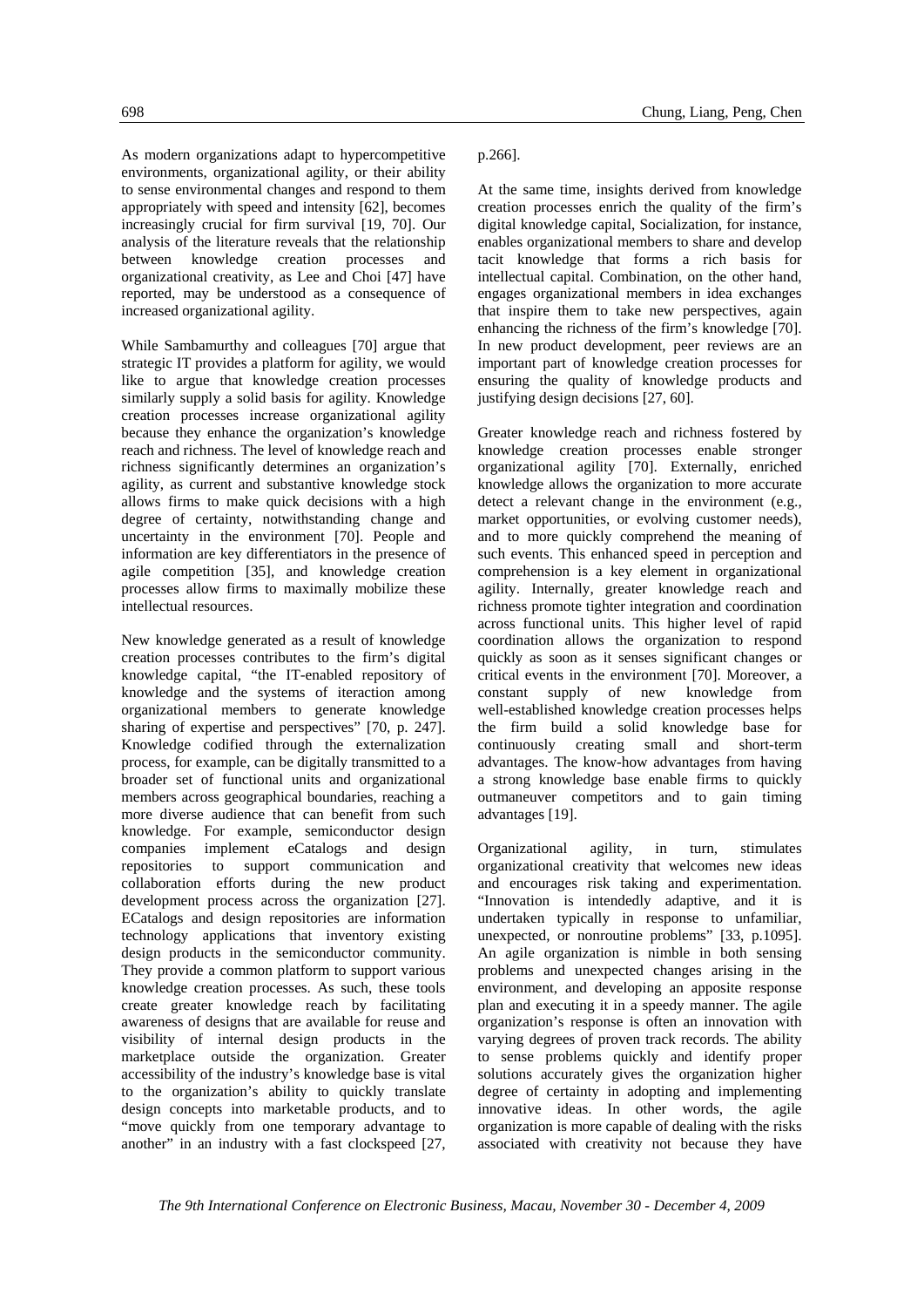strong tolerance for risks, but because their solid operating capabilities enable them to commit the right resources and to act with maximal speed and confidence [62, 70].

To summarize, we have developed a theoretical model to illustrate the mechanism underlying the impact of knowledge creation processes on firm performance. Specifically, we argue that knowledge creation processes promote organizational creativity that enhances firm performance. Moreover, this relationship can be mediated through organizational agility. With these ideas linked together, the mechanism through which knowledge creation processes stimulate organizational creativity becomes clear. When an organization develops stronger agility through knowledge creation processes, it also becomes more receptive to creative solutions. In this process, organizational agility plays a critical role between knowledge creation processes and the resulting innovative culture.

#### **Data Collection**

An empirical study was conducted to test the proposed research model. Survey instruments were distributed to 414 representatives in the top 1000 enterprises in Taiwan ranked by the CommonWealth Magazine [17], when they participated in an extended education program sponsored by their companies. The ranking of top 1000 enterprises by the CommonWealth Magazine was based on firm revenue; the ranking system was regarded as highly prominent and representative of the profile of Taiwanese businesses. All participants were selected for the education program based on their substantive amount of work experience with their organizations; as such they were able to provide useful information regarding the survey questions.

Of those surveyed, 147 filled out and returned the questionnaire, which resulted in 134 unique cases that completed forms without missing or invalid data. This represented an effective response rate of 32.4%. The sample organizations were well represented in the service sector (N=63, 47.01%), manufacturing (N=41, 30.60%), finance (N=9, 6.72%) and the other (N=21, 15.67%). More than a third of the organizations had established formal positions or units for knowledge management activities (N=50, 37.31%). All organizations had implemented knowledge management systems in some ways.

The majority of the respondents had worked for their organizations for 3-5 years (N=58, 43.28%), 30.60% had worked for 6-10 years, 17.16% had worked for 11-15 years, and 8.96% had more than 15 years of work experience in their organizations. The extensive

work experience of the study informants in their respective organizations suggests that their assessments of their organizations should be reasonably valid and representative of their respective organizations.

# **Data Analysis and Findings**

After validating the data collected from the survey, we can further evaluate the structural relationships in the research model. We first use our data to test the benchmark model of Lee and Choi's [47], that has been empirically established. This analysis allows us to verify the integrity of our measurements as compared with existing research. Then, we continue to test the extended organizational agility model. These analyses were conducted using PLS. Figure 1 in the next page shows the major findings with the solid lines indicate significant results.

## **Concluding Remarks**

Even though organizational creativity has received much attention in the management literature over the last decade, only limited research has established its antecedents and consequences empirically. Motivated by a critical synthesis of literatures on organizational creativity, knowledge creation, and organizational agility, this study thoroughly investigates the effect of knowledge creation processes on organizational creativity and the mediating role of organizational agility in the process. Consistent with prior research, our study shows that knowledge creation processes improve organizational creativity, which subsequently results in superior organizational performance.

Drawing upon an organizational agility perspective allows us to further demonstrate that availability of new knowledge leads to a creative organization by building agility. This agility perspective complements the more prominent approach to organizational creativity, which focuses more heavily on psychological antecedents to creativity [2, 3, 82]. Existing theories tend to emphasize the significance of factors such as leadership, organizational structure, and resources in promoting creativity. The present research, in contrast, shows that in order for the organization to be creative, it may be just as important, if not more so, to maintain an environment that fosters knowledge creation among employees. Particularly, our data suggest that knowledge creation processes such as socialization, combination and internalization improve organizational creativity because they allow the organization to be more agile. When knowledge creation processes afford the organization the freedom to experiment with new ideas and take risks, the enriched knowledge environment can